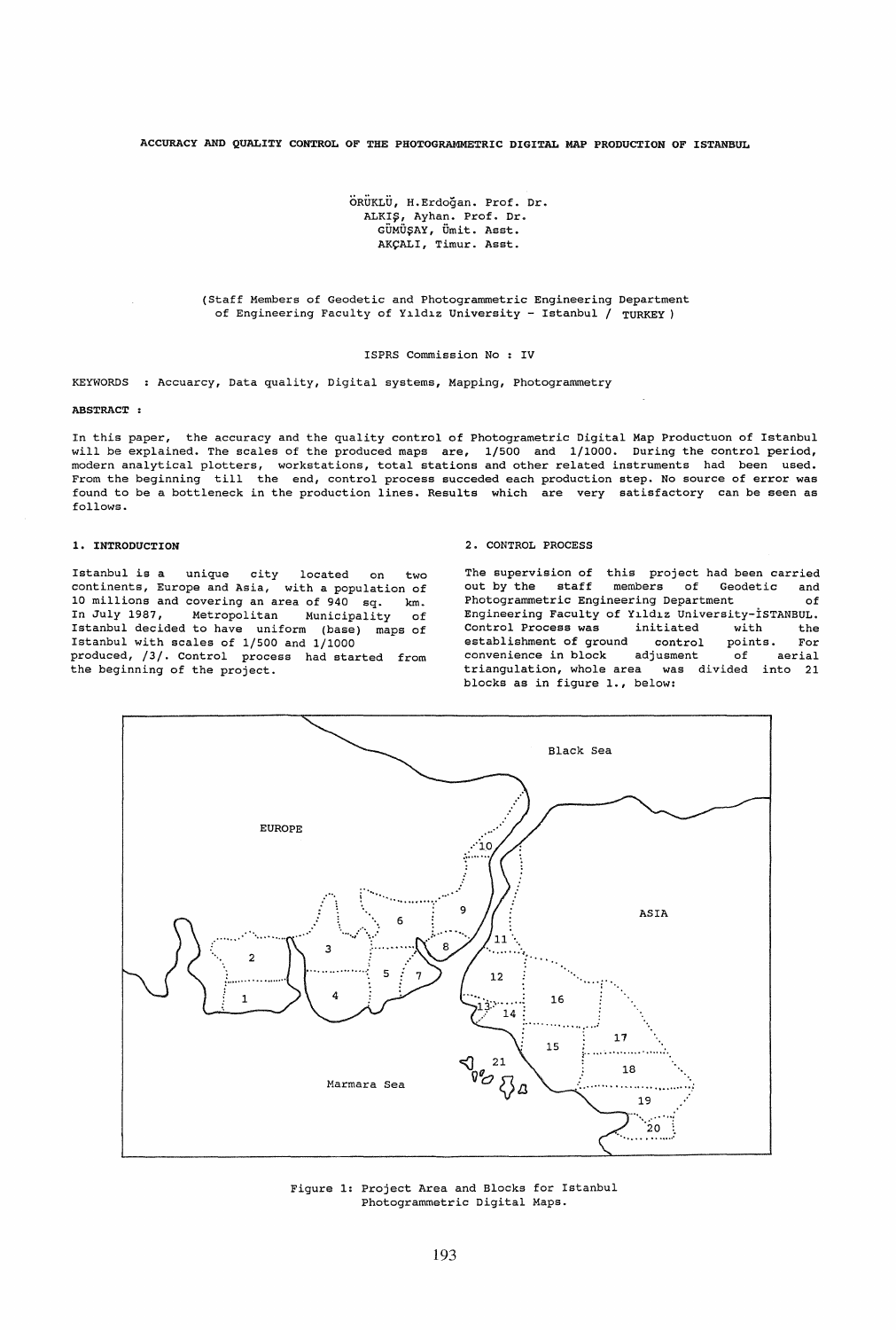2.1 Ground Control

2.1.1. The Control of Distribution, Signalization and Shapes of Ground Points.

Before taking aerial photographs, we have checked first, the distribution, signalization and the shapes of ground points, whether they were shapes of ground points, whether they were<br>suitable to the technical specifications or not. The contractor was informed of the missing or the corrupted points.

2.1.2. The Control of Geometric Accuarcy of Ground Control Points (GCP) and Height Control Points.

There were 1500 GCP and 1200 Height Control Points in the Whole area, /3/. In order to check the triangulation chain network and levelling network, electronic theodolites, Wild T.2000 with D1S-GRE 3, data recorder and Zeiss Ni-2 levelling instruments had been used. Checking has been done by sampling method in which 10 % of the GCP had been verified. At the end of calculations, position error of full ground control was found as -<br>m<sub>p</sub>= ± 5.7<sub>~</sub> cm. and max. position error was found  $\frac{a}{m}$   $\frac{m}{m}$  =  $\pm$  8.7 cm. For the height control,<br>according to the test measurements, mean square error was  $m_h = \pm 1, 2$  cm. and max. height error was  $m_{h(max)} = \pm 3$  cm. As a result, it is easily said that, all ground control measurements and calculations were suitable to the technical specifications, and we confirmed them.

## 2.2. Control of Aerial Photographs

Aerial photographs were taken using a Zeiss RMK camera with a Forward Motion Compensation system, /3/. After developing the films paper prints of these photographs had been taken. From these prints and also from original films, following points have been taken into account in order to .<br>the detect whether they are suitable to the technical specifition or not.

- Forword and lateral overlap percentages,
- . Quality of aerial photographs,<br>. And other conditions on
- conditions on the technical specification.

# 2.3. Control of Aerial Triangulation

Before starting aerial triangulation, we have controlled the calibrations of Inter Map Analytic (IMA) Instruments as well. Since these instruments<br>as a comparator for aerial triangulation as a comparator for aerial triangulation mesurements. For aerial triangulation adjusment, the PAT-MR (PC-Version), "Block Adjustment with Independent Models" program has been used, /3/. Each block was adjusted separately. International tests have been applied to each block. Sigma naught values which are very important because of block stability were found to be approximately 5 micrometers for planimetry and 9 micrometers for altimetry for each block. On the other hand we also made some tests, such as, decreasing the number of  $GCP$ , namely  $i=4b$  for planimetry and  $i=8b$ for altimetry. We found that, there was no significant change on the sigma naught values either for planimetry or for altimetry. This shows that, aerial trangulation measurements and calculations were good enough. According to us, these results were sufficiently accurate for large scale digital map production.

- 3. CONTROL OF (SHEETS) DIGITAL PHOTOGRAMMETRIC MAPS
- In the Figure-2,sheet control flow-chart is shown:



Figure 2: Sheet Control Flow-Chart

### 3.1. Photogrammetric Control

Photogrammetric control was performed on the 10 % of the models (sheets), choosen by sampling method<br>on the IMA instrument. For this purpose instrument. For this purpose diapositives of these models have been oriented on the IMA. After making inner orientation, results of relative orientation and absolute orientation have been checked. By means of superimposition, PLN-file, TOP-file DTM-file, and beside these, completness and correctness of the photogrammetric evaluation have been verified. If there were some missing points, they were pointed out and the contractor was asked to complete them.

### 3.2. Cartographic Control

For cartographic control, 2 Intergraph 32 C Workstation and Vax tarminals and a drum plotter have been used. As software, IGDS and ICS have been used. The completness, correctness and the quality of cartographic data have been verified by PLN-TOP-DTM files. By means of MFC.TBL attiributes of graphic data have been checked. Such as:

- Symbology
- Coincidence
- Pattern error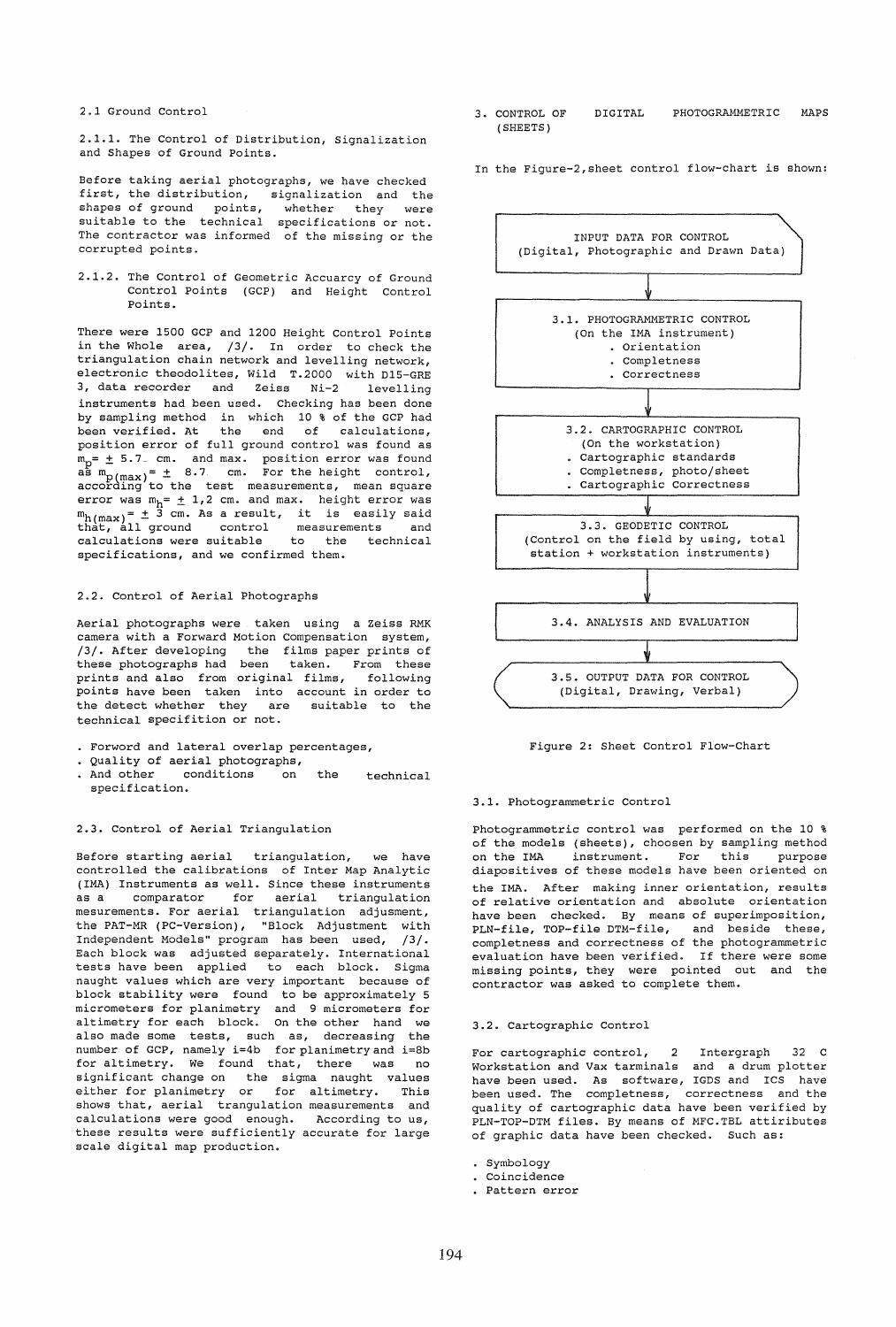- Verbal data
- position error of tie points
- Grid lines

If there were some errors or some missing items<br>among these subjects or anything beyond the among these subjects or anything beyond technical specification limits, they were pointed out on the sheets and sent back to the contractor.

After they were corrected and completed by the contractor these sheets were also certified.

### 3.3. Geodetic Control

Geodetic control was performed on the 10 % of the sheets choosen by sampling method. We have used total station (electronic tacheometer), Zeiss Elta-3 and REC-500 recorder, on the field. Later, Intergraph 32-C workstation was also used. By using IGD5 graphical software package, field data had been compared with the design file.

In order to check the application quality of these maps, optical plump ZLN is utilised. It was a very handy tool, to point out the projection point of the roof corners on the ground.

# 3.4. Analysis and Evaluation

The analysis and the evaluation of the control measurements carried out in this five phases are as fallows:

- Planimetry
- Neighbourhood
- Point height
- Contour height
- Application and updating
- 3.4.1. Planimetric error of arbitrary point which can be well defined was computed by this formul'a, /4/.

$$
m_p = \sqrt{m^2_{\mathbf{x}} + m^2_{\mathbf{y}}}
$$

where,

$$
m_x = \frac{\sqrt{(\mathcal{E}_x - a_x)^2}}{n_x - 1} \qquad m_y = \frac{\sqrt{(\mathcal{E}_y - a_y)^2}}{n_y - 1}
$$

$$
\mathcal{E}_{x} = x_{photogrammetric} - x_{geodetic}
$$
  

$$
\mathcal{E}_{y} = x_{photogrammetric} - x_{geodetic}
$$

$$
a_x = \frac{\sum E_x}{n_x} = \frac{\sum E_y}{n_y}
$$

In the first check after having measured 652 points, position error  $m_n = \pm 13.8$  cm. had been found. On the other hand, differences which were explained above are shown, in table 1:

| Differnces               | Measured point<br>Number | Percentage      |
|--------------------------|--------------------------|-----------------|
| $0 - 10$ cm<br>$11 - 20$ | 234<br>259               | 36.<br>76<br>40 |
| $21 - 31$<br>$31 - 40$   | 117<br>42                | 18<br>24<br>6.  |
|                          | 652                      | 100             |

## Table 1: Differences for position

As it is shown in table 1, 76% of the<br>measurements were suitable to technical measurements were suitable to technical<br>specifications. However the rest 24% of the specifications. However the rest 24% measurements needed to be corrected. Tnese sheets were sent to the contractor back. In the (or third) check, they were also found suitable. Therefore we confirmed them. second to be

## 3.4.2. The differences for neighbourhood were also computed, by the formula:

$$
m_n = \sqrt{\frac{\mathcal{E}^2}{n}}
$$

 $\mathcal{E}$  = Distance<sub>(map)</sub> -Distance<sub>(control)</sub>

Where  $\mathcal E$  is the difference between distance in map (digital photogrammetric data) and the map (digital photogrammetric distance measured by the control team on the ground. And from the first check neighbourhood error  $m_n = \pm 10.9$  cm has been found.

| Differences              | Measued distance<br>Number | Percentage             |
|--------------------------|----------------------------|------------------------|
| $0 - 10$ cm<br>$11 - 20$ | 314<br>154                 | $57 -$<br>85<br>$28 -$ |
| $21 - 31$<br>$31 - 40$   | 61<br>19<br>548            | $12 -$<br>15<br>100    |

Table 2: Differences for neighbourhood.

By the way, as it is shown in table 2, 85% of the differences on measured distances were suitable to technical specification. Other 15% of the differences needed to be corrected. These sheets were sent to the contractor back. And later on, second (or third) check was done. Then it has been seen that they were all corrected.

3.4.3. For the point height control, according to the test results, avarage height error of well identified points had been found as  $m_h = \pm 11$  cm.

3.4.4. For the control of height error of contour lines 5 crossections were measured and compared with the design file. In each crossection there were 15 points. As a result the mean height error of contour lines was found to be  $\pm$  20 cm. So, at the end of Geodetic control, all measurements were found to be acceptable and they were confirmed.